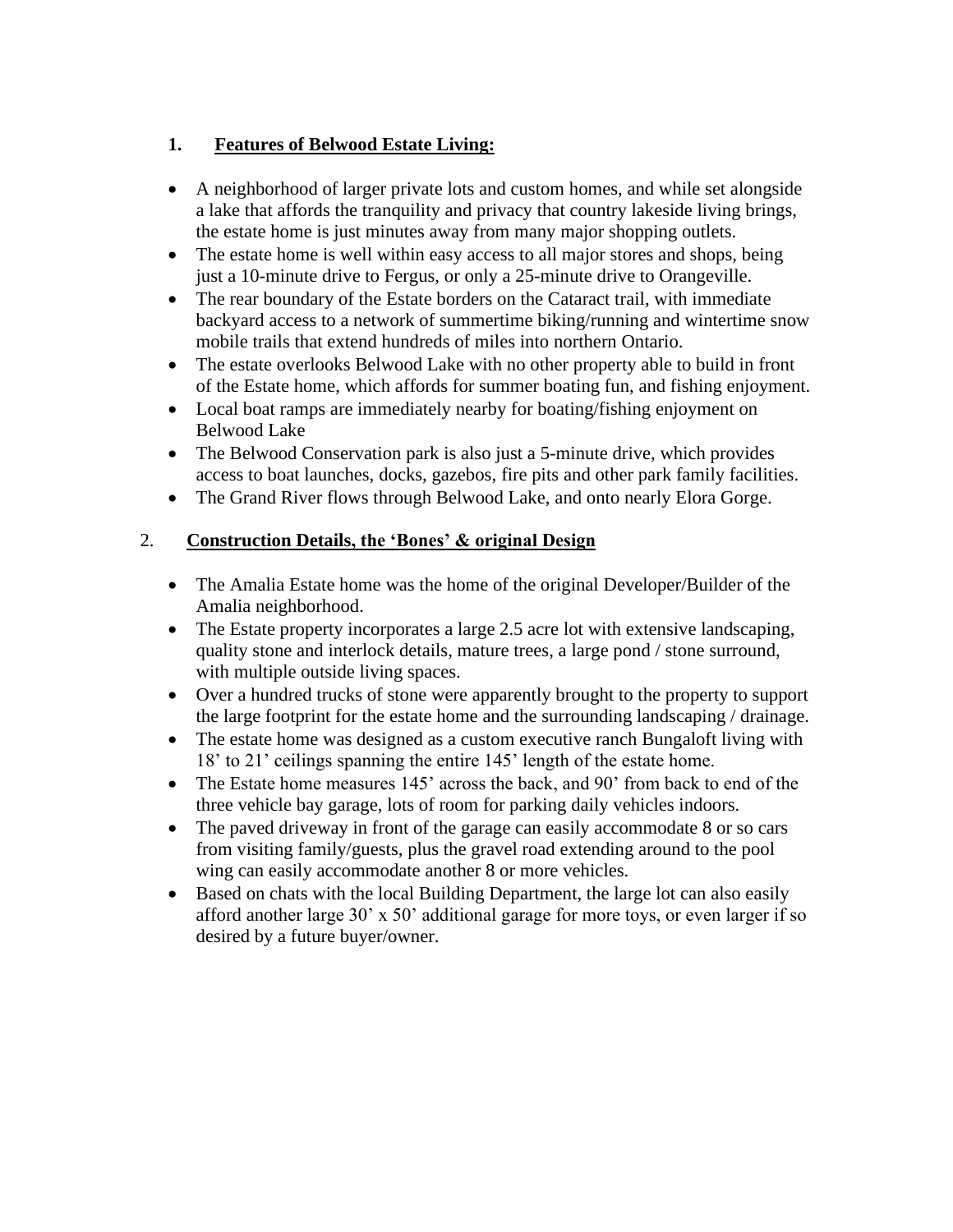## 3. **Luxury Details / Features:**

- The Estate home consists of a total living space of 9,202 sq. ft. of custom finished luxury living.
- The main/upper level has some 4,010 sq. ft. of custom ranch Bungaloft living with expansive 18' to 21' high peaked ceilings spanning the entire 145' length of the estate home.
- The Estate home also has another  $5,192$  sq. ft. of custom finished living  $&$  lower walk out, with 9' to 11' foot ceilings spanning the entire custom luxury living space.
- The rear lakeside of the Estate home expands out with six walkout entry points into multiple exterior living areas for optimum summer enjoyment and entertainment.
- The rear outside living space boasts of two large weatherproof decks, and extensive interlock stonework spanning the entire 145' of the Estate home.
- Both deck living spaces have been designed and waterproof constructed so as to allow exterior living enjoyment and BBQ entertainment, while sitting of the rain under either deck spaces.
- The Estate home incorporates a custom 30'x 50' interior pool wing, complete with a 16'x 32' heated pool, sauna, hot tub and separate his/hers showering/dressing areas, for year round swimming and maximum relaxation anytime of the year.
- The Estate home has been designed to incorporate a custom designed 18' x 30' chef's kitchen, complete with high end Wolf appliances throughout; Subzero fridge/freezer/wine cooler, Wolf steam and regular ovens, Wolf six burner gas cooktop with grille plate, etc.
- The Estate home also has a complete lower level guest suite with a second custom-built kitchen so as to allow for the privacy of visiting family and guests, if so desired.
- The Estate home affords six large bedrooms, easily allowing king size beds for maximum comfort of the entire family, and visiting guests.
- The Estate home incorporates six full bathrooms, including seven showers, one regular tub, and soaker tub master retreat for everyone's privacy and relaxation while visiting.
- Custom heating and air conditioning system affords four separate air zones, as well as three separate floor-heating zones, so as to ensure the same air comfort throughout the entire 9,202 sq. ft. estate home.
- Custom pool wing heating equipment, Dehumidifier, and pool salt system equipment ensures desired higher temperature conditions for the pool wing air, as well as optimum pool water temperature and humidity control, all separate from other wings of the estate home.
- A 35Kw Cummins automatic emergency generator is capable of providing electrical power to the entire estate home, is powered by propane from a tank large enough for two weeks or more of uninterrupted enjoyment in the event of a power failure.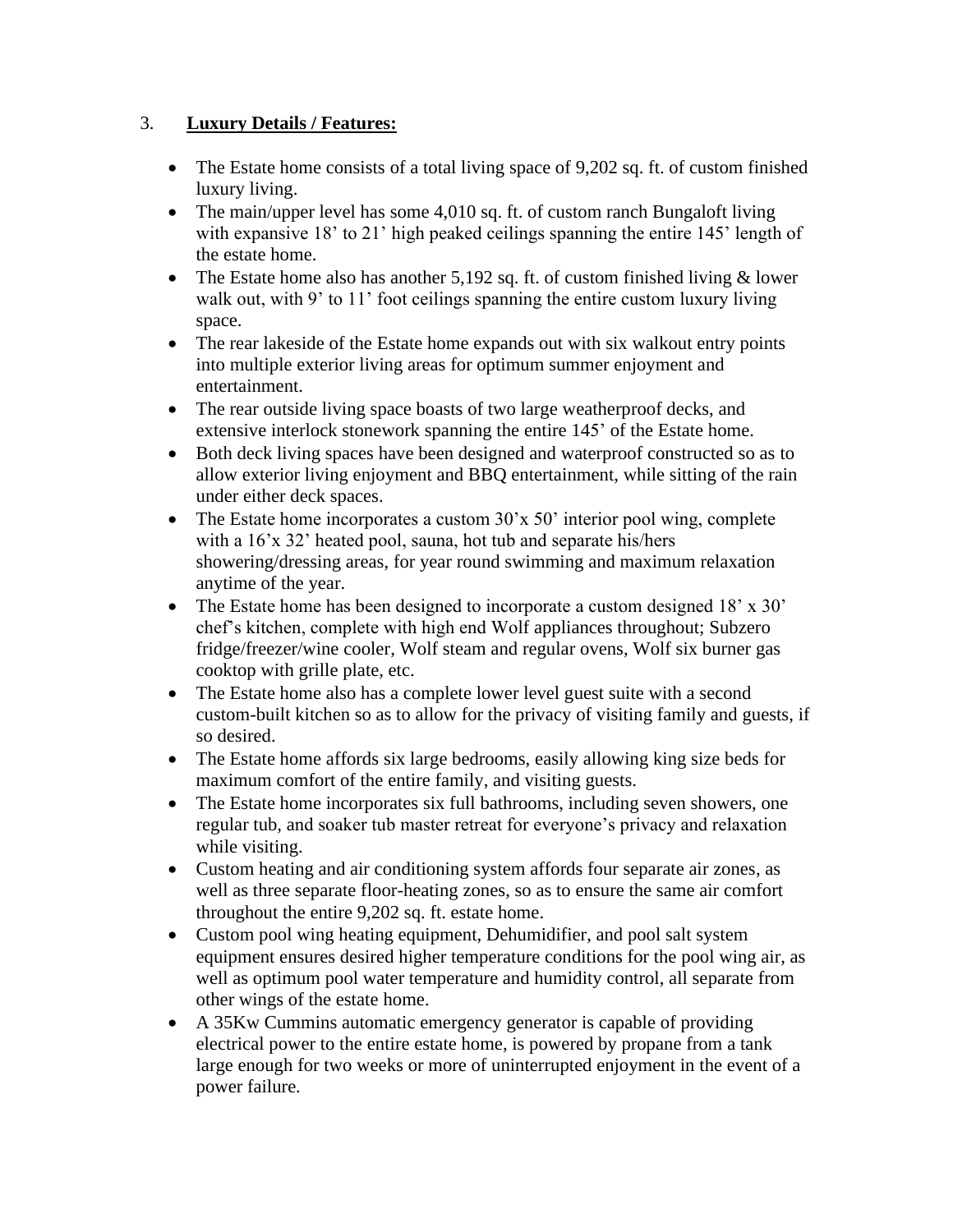# 4. **Renovations / Upgrades:**

- Although constructed in 1988, the entire interior / exterior of the Estate home has undergone extensive renovations, most all within the last three to five years, with most everything being new.
- New custom designed chef's kitchen, with separate custom-built pantry area.
- New Brazilian cherry hardwood and large format tile work flooring throughout.
- New waterproof decks and interlock stonework
- Complete new exterior high efficiency krypton filled window glazing.
- Custom hand plaster crown moldings, textured ceilings, solid wood doors, custom trim and window architrave moldings throughout the entire estate home.
- Custom build shelving in all bedroom closets, and custom master ensuite dressing area, and chef's pantry custom shelving and solid wood lacquered countertops.
- New geothermal heat pump equipment and system, complete with 14 drilled wells for optimum benefit in heating / cooling efficiency, while providing a small footprint closed loop heating system.
- The entire 3,500 sq. ft. of custom lower level walk out has been designed with three separate zones of in-floor heating to afford ideal temperature control / feeling, even in bare feet.
- Most of all rainwater downspouts surrounding the entire roof and decks of the Estate home have been trenched and piped in order to direct rainwater to the rear pond / fountain, providing environmental and efficient reuse of rainwater.
- A new generator, propane tank and automatic transfer equipment, with ability to feed the entire Estate home.
- All new top quality pool equipment; complete retiling of entire pool area with slip resistant tiles, of high quality.

#### 5. **Renovation cost analysis:**

- Chef's Kitchen at \$250,000.
- New laundry room cabinetry tiling \$25,000,
- Mater ensuite, bath and closet areas; \$60,000.
- Six new bathrooms/showers, all completely renovated \$85,000
- New tiling / Brazilian cherry flooring, painting, of complete upper level -\$120,000.
- All new high efficiency window glazing \$65,000
- New heat pumps & system, floor heating, drilled wells \$140,000.
- New lower kitchen, commercial grade laminate and painting through entire walk out level - \$75,000.
- New custom trim, solid doors, architrave moldings throughout \$125,000.
- New exterior decks, interlock, stonework \$135,000.
- New propane generator, automatic transfer switch and electrical cabling, and propane tank; \$55,000.